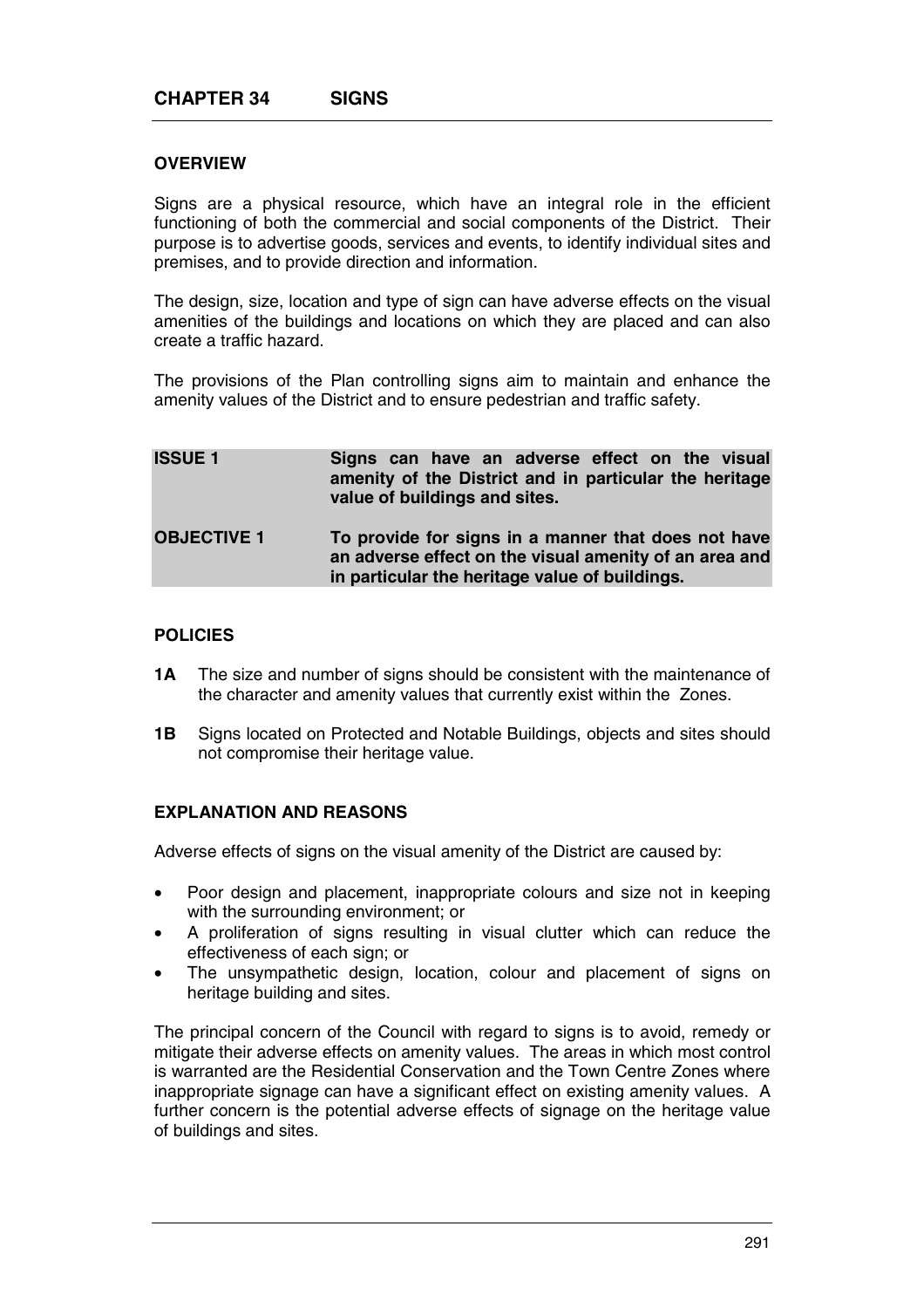Resource consent applications will be required to determine such effects on an individual basis. Further, the Plan seeks to control the number of signs, especially in the Town Centre Zones. Large numbers of signs create visual clutter, which detracts from amenity values and diminishes the effectiveness of each individual sign as an advertising tool.

**ISSUE 2** Signs on or near roads, other than those for the **purpose of traffic safety, can have adverse effects on the safe and efficient functioning of the road network. OBJECTIVE 2 To provide for signs in a manner that avoids or mitigates adverse effects on traffic and pedestrian safety.** 

### **POLICIES**

- **2A** Signs shall not cause confusion, distraction or obstruct the visibility necessary for motorists and pedestrians.
- **2B** The erecting by the roading authorities of appropriate signs essential for traffic safety and motorist information shall be facilitated throughout the district.
- **2C** To encourage the contents of signs to contain minimal wording and symbols.
- **2D** The location and number of signs on footpaths and pedestrian accessways shall not cause unnecessary obstruction or hazard to pedestrians.

# **EXPLANATION AND REASONS**

Signs may detract from the safe and efficient functioning of the road network:

- By causing driver distraction or confusion; or
- By obstructing the visibility of road users through poor placement or other reasons such as glare.

There is a considerable weight of evidence to suggest that the inappropriate placement, design, size or number of signs erected in the vicinity of roads can have an adverse effect on the safe functioning of the road network. Although an individual sign may not, of itself, represent a hazard, the cumulative effect of signs on road safety can be significant.

A further consideration is the amount of information on a sign, particularly when viewed from the road. Simple and clear messages using a minimum number of words and symbols are less likely to be a distraction for road users.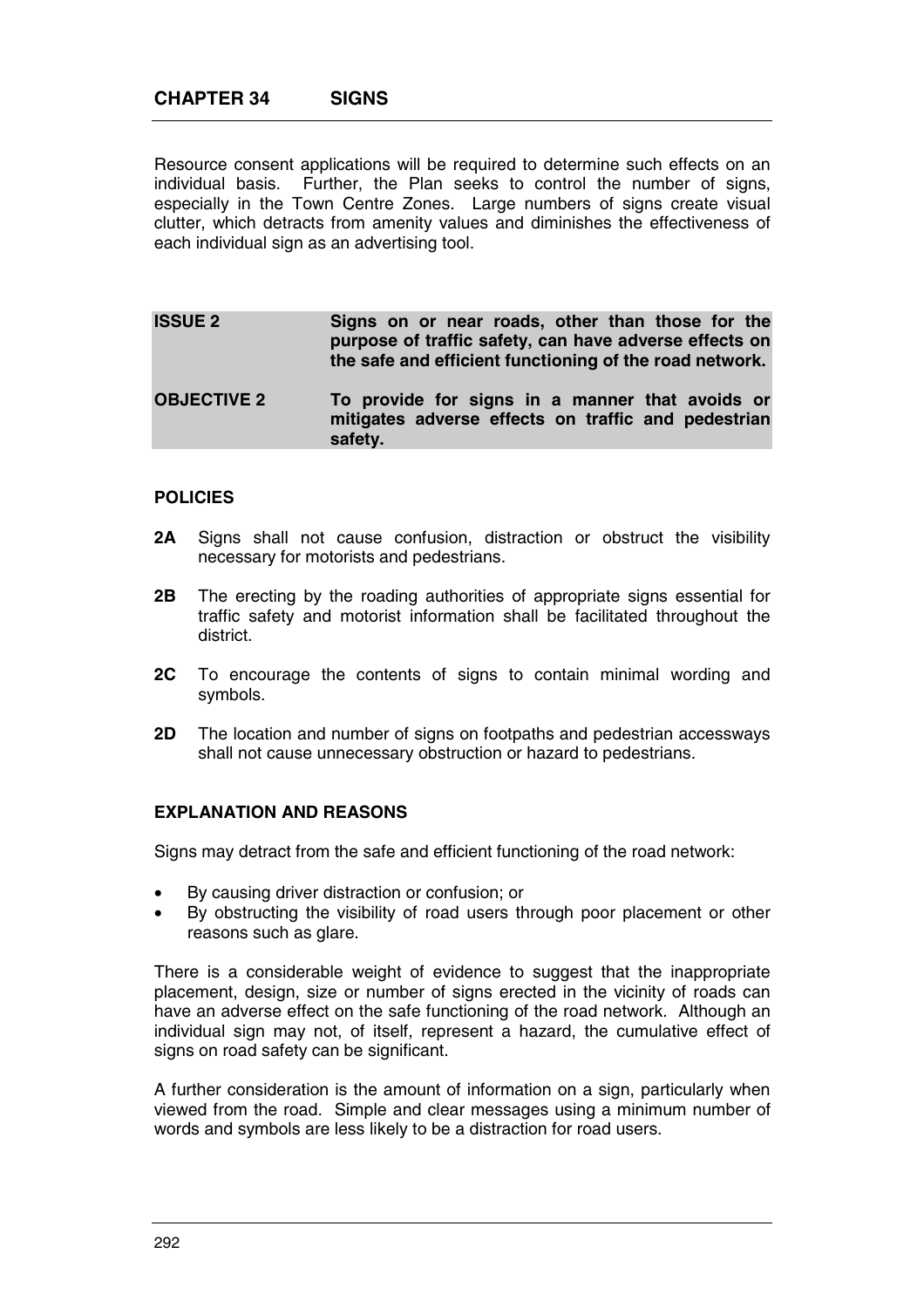The location and number of signs on pedestrian accessways will be controlled so as not to create a hazard.

## **METHODS TO ACHIEVE OBJECTIVES AND POLICIES**

- Standards and conditions set out in the Plan.
- Design guidelines for signs (Appendix XII).

### **RULES**

#### **1. Permitted Activities**

The following are permitted activities in all areas, except the Residential Conservation and Town Centre Zones, provided they meet the conditions set out in Rule 3 (below):

- a) Street signs
- b) All forms of commercial and special event signage except moving displays, illumination and captive balloons.
- c) Temporary signs.

Traffic signs approved for erection by Transit New Zealand are permitted activities in all areas without the need to meet the conditions set out in Rule 3 (below).

### **2. Controlled Activities**

The following are controlled activities:

- a) All permanent signs in the Residential Conservation and Town Centre Zones where they meet the standards set out in Rule 3 (below).
- 2.1 Matters over which Control may be Exercised

In considering an application for a controlled activity the Council may exercise its discretion in relation to the following matters:

The size, style and location of any sign on a site.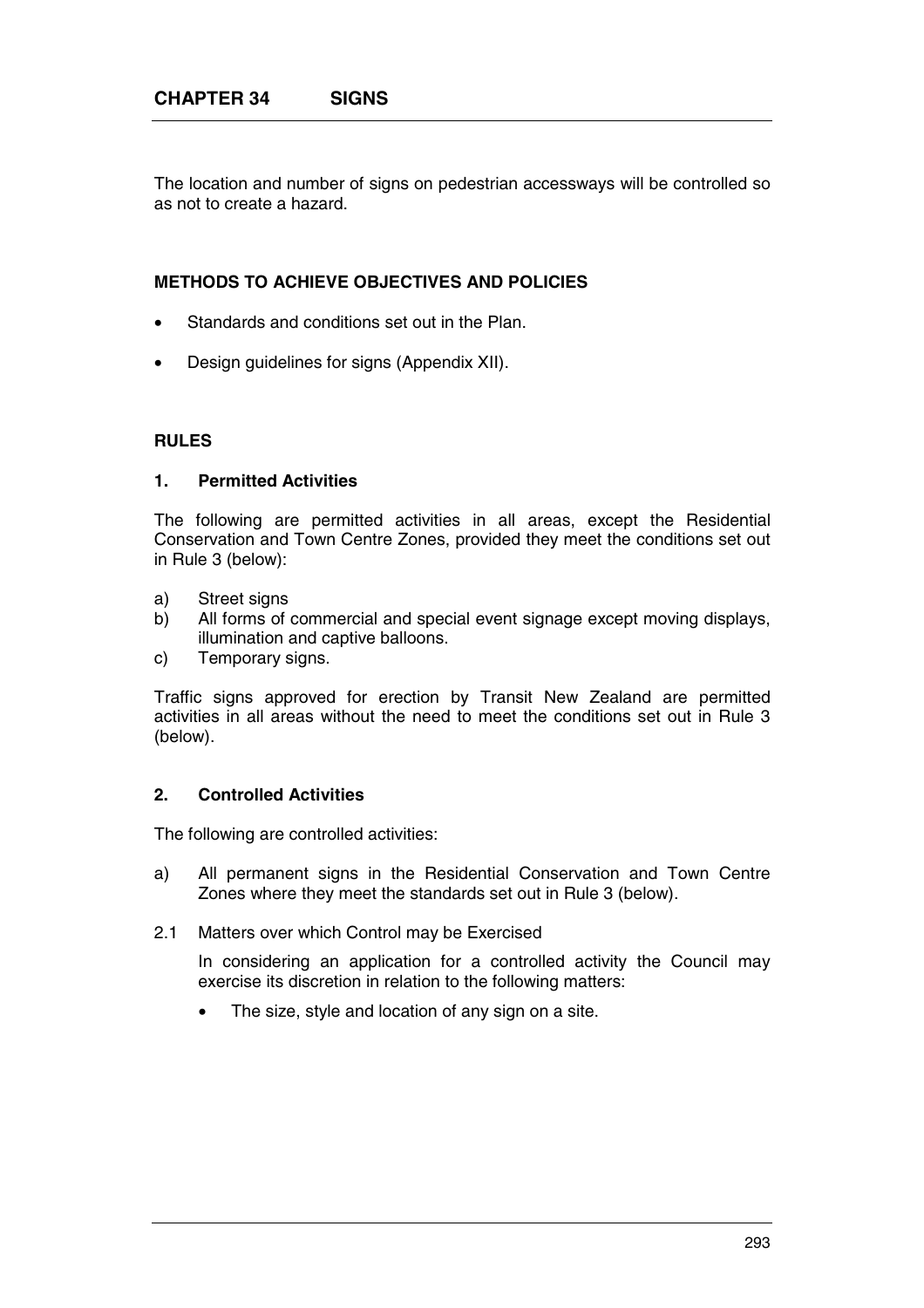### **3. Conditions for Permitted and Standards for Controlled Activities**

#### 3.1 Street Signs

These controls shall also apply to named private right-of-ways, accessways and thoroughfares.

All costs incurred by the Council in obtaining and fixing a sign on privately owned land shall be borne by the applicant.

Sign lettering and background colours:

- Town Centre and Residential Conservation Zones within Akaroa: white reflective lettering on a black background.
- All other Zones: white reflective lettering on a blue background.
- Lettering styles: Highway Gothic in capital letters.
- Minimum lettering height: 100mm.
- Sign lettering and background shall be in retroreflective materials.

Maximum dimension: 1.2 m long by 200 mm high.

#### 3.2 Dimensions of all Other Signs

For all Residential, Small Settlement, Papakaianga, Lakes and Recreational Reserves Zones:

- Maximum height for all signs is 3 metres except where the sign is attached to a building, in which case the maximum height of the sign is no higher than the maximum height of the building.
- Maximum sign area:  $0.2m^2$ , except for temporary signs.
- Maximum number of signs per site: 2 (with the maximum area per sign being 0.2 $m^2$ ).
- Maximum number of words and/or logos/symbols per sign: 10.
- Minimum lettering height: 75 mm.

For the Rural Zone:

- Maximum height of all signs is 4 metres except where the sign is attached to a building, in which case the maximum height of the sign is no higher than the maximum height of the building.
- Maximum sign area:  $2m^2$ , including temporary signs.
- Maximum number of signs per site: 1 with the maximum area per sign being 2 $\mathsf{m}^2$ .
- Maximum number of words and/or logos/symbols per sign: 6.
- Minimum lettering height: 160mm.
- Signs, apart from street signs and traffic safety signs, shall not be located on road reserve.
- Erected signs shall provide the motorist with an unrestricted view for the following minimum distances:

| <b>Regulatory Speed Limit</b><br>(km/hr) | <b>Visibility Distance</b><br>(metres) |
|------------------------------------------|----------------------------------------|
| 70                                       | 130                                    |
| 100                                      | 250                                    |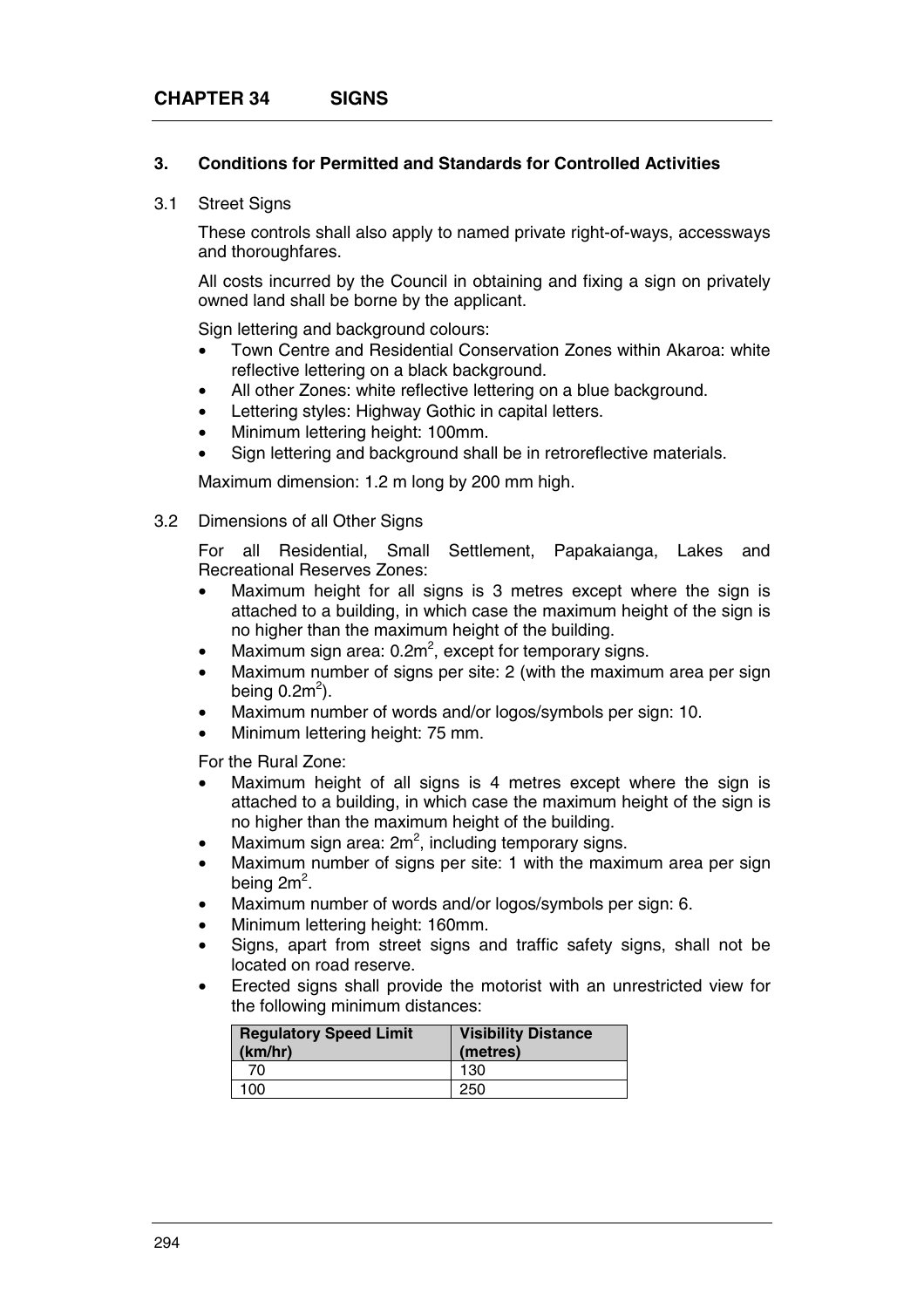For the Boat Harbour and Industrial Zones:

- Maximum height of all signs is 6 metres except where the sign is attached to a building, in which case the maximum height of the sign is no higher than the maximum height of the building.
- Maximum sign area:  $4m^2$ , except for temporary signs.
- Maximum number of signs per site: 4 with the maximum area per sign being 2 $\mathsf{m}^2$ .
- Maximum number of words and/or logos/symbols per sign: 10.
- Minimum lettering height: 100 mm.

For the Lyttelton Port Zone:

- Maximum height of all signs is 6 metres except where the sign is attached to a building, in which case the maximum height of the sign is no higher than the maximum height of the building.
- For advertising signs the conditions of the Boat Harbour Zone shall apply.

For the Town Centre Zone:

- Signs attached to buildings shall not exceed the highest point of that building.
- Signs affixed to the underside of street verandahs shall:
	- <sup>o</sup> be no lower than 2.5 metres above the footpath level;
	- à not protrude beyond the fascia line of the verandah;
	- $\overline{p}$  be set back a minimum of 500 mm from the line of the kerb;
	- à have a minimum separation of 2 metres from other verandah signs (including those on adjoining properties);
	- <sup>o</sup> 1 sign per property for every 10 metres of road frontage, or part thereof.
- Signs affixed to a verandah fascia shall:
	- $\Box$  have a maximum depth of 500mm;
	- à be contained within the existing profile of the verandah structure.
- Signs affixed to the face of a building shall:
	- à have a maximum thickness of 200 mm;
	- à project no further than 1.2 metres beyond the building face.
	- <sup>o</sup> be no lower than 2.5 metres above the footpath level or other areas where pedestrians are likely to walk, if the sign protrudes more than 100mm beyond the property boundary with the road frontage.
- Maximum signage area of all types per site (excluding window displays): the lesser of 10% or 5  $m^2$  of the building frontage area facing the road, with any one sign having a maximum area of 2  $m^2$ .
- Freestanding Signs:
	- <sup>o</sup> Maximum height: 6 metres.
	- **Maximum sign area per site: 2 m<sup>2</sup>.**
	- <sup>o</sup> Maximum number per site: 3, with the maximum area per sign being  $1.0<sup>m²</sup>$ .
- Lettering Styles and Colour Combinations: All new signs and renovated existing signs in the Town Centre and Residential Conservation Zones shall be in accordance with the lettering guides set out in the guidelines in Appendix XII.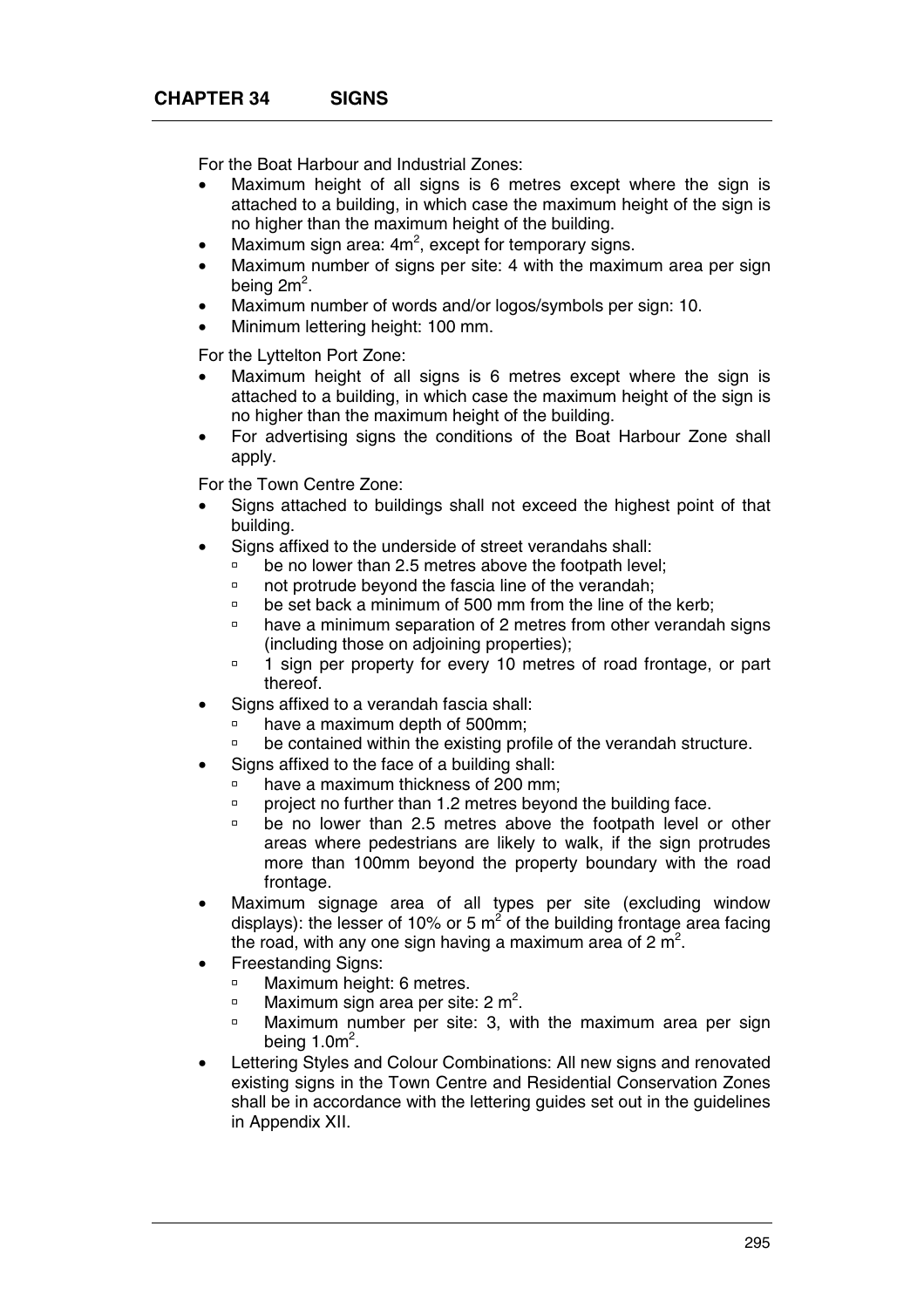#### 3.3 Temporary Signs

Temporary signage may be displayed for elections, public health and safety, community, educational or recreational events and building construction, provided that:

- maximum sign area  $2 \text{ m}^2$  (except in the Residential Zones where the maximum sign area is 0.5m $^2$ )
- the sign is erected not earlier than 2 months prior to the event and removed not later than 1 week following the completion of the event.

Additional signage may be permitted advertising the sale, leasing, renting or otherwise disposal of property provided that:

- maximum area of signage  $-0.7m^2$ ;
- shall be limited to a display period of 6 months in any 12 month period; and
- the sign shall be removed within two weeks of the sale, leasing agreement, etc. being confirmed.

### 3.4 Visibility

All signs other than those provided for in Rule 3.3(a) shall be sited so that they do not restrict visibility to and from intersections, property access points, bends and any traffic sign or signal.

#### 3.5 Location

All signs shall be sited so that they are located on the property to which they refer.

#### **4. Restricted Discretionary Activities**

An application must be made for a restricted discretionary activity for any activity included in the lists of permitted or controlled activities which does not comply with one or more of the conditions for permitted activities and standards for controlled activities.

4.1 Resource Consent Conditions

In considering an application for a resource consent the Council shall restrict the exercise of its discretion to those conditions for permitted activities or standards for controlled activities with which the proposal fails to comply.

#### **5. Discretionary Activities**

The following are discretionary activities:

- a) Signs with moving components.
- b) Illuminated signs, including intermittently illuminated signs.
- c) Signs located on historic and notable buildings or historic sites.
- d) Captive balloons.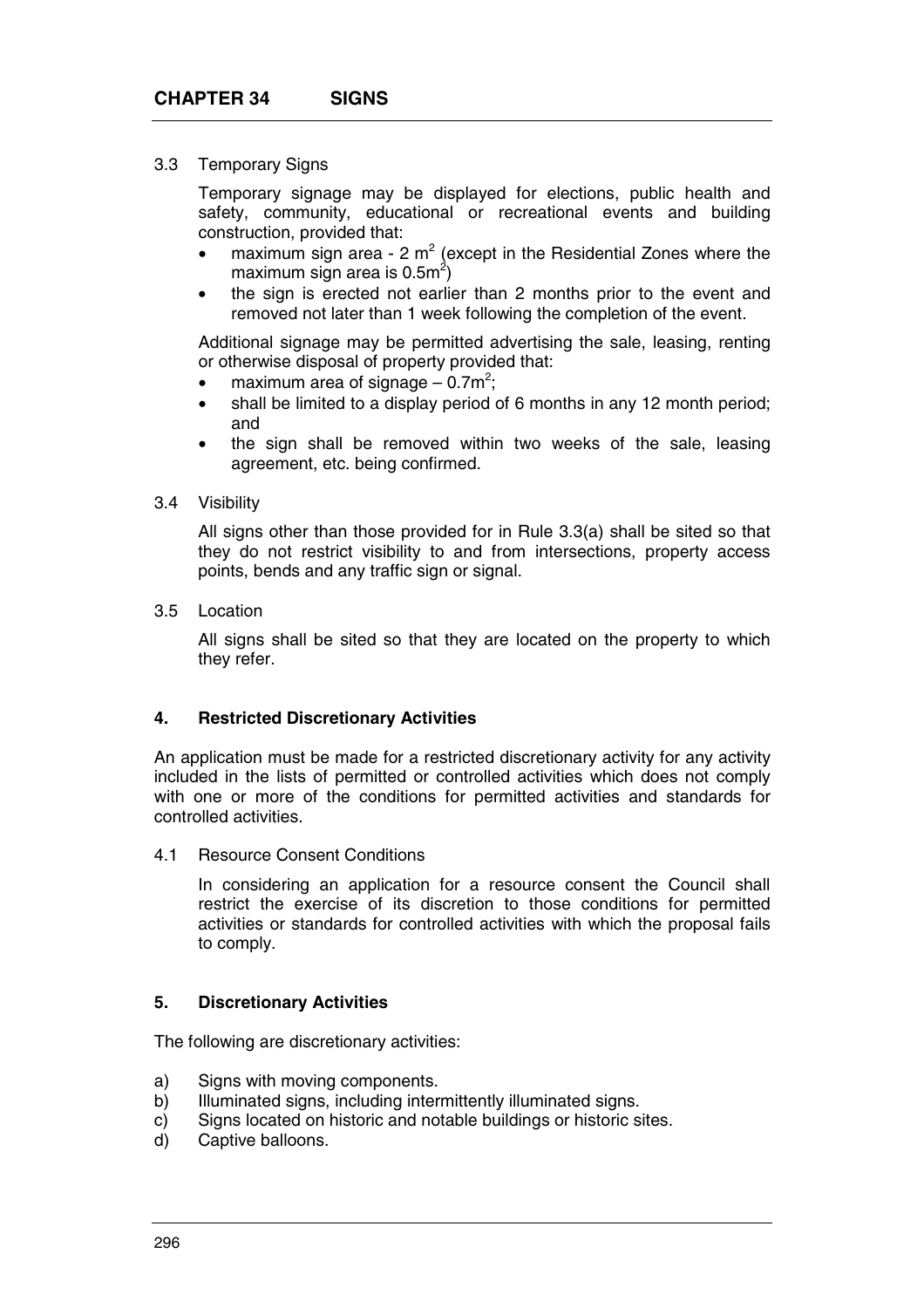## **6. Standards for Discretionary Activities**

- 6.1 Captive Balloons
	- Maximum height 40 metres.
	- The tethering point for any captive balloon shall not be located within 50 metres of the centre-line of the traffic lane of any state highway, or within 60 metres of any Residential Zone.
	- There shall be no more than 1 captive balloon per site.

## **7. Non-Complying Activities**

- 7.1 Captive balloons which do not comply with Rule 6.1
- 7.2 Any sign not otherwise specified as a permitted, controlled, restricted discretionary, or discretionary activity is a non-complying activity.

### **ASSESSMENT OF APPLICATIONS**

### **8. Controlled Activities**

Applications for controlled activities will be assessed against the following:

- The objectives and policies set out in Signs.
- The objectives and policies of the relevant Zone.
- Any other objectives and policies of the Plan which are relevant to consideration of the application.
- Any relevant criteria set out in Chapter 30 (Resource Consent Procedures).

#### **9. Restricted Discretionary Activities**

Assessment of applications for restricted discretionary activities will be limited to those conditions of permitted activities or standards for controlled activities with which the proposal fails to comply.

Applications for discretionary activities will be assessed against the following:

- The objectives and policies set out above.
- The objectives and policies for the relevant Zone.
- Any other objectives and policies of the Plan which are relevant to consideration of the application.
- Any relevant criteria set out in Chapter 30 (Resource Consent Procedures).
- The quidelines in Appendix XII.

In addition, the conditions for permitted activities will be used as a guide.